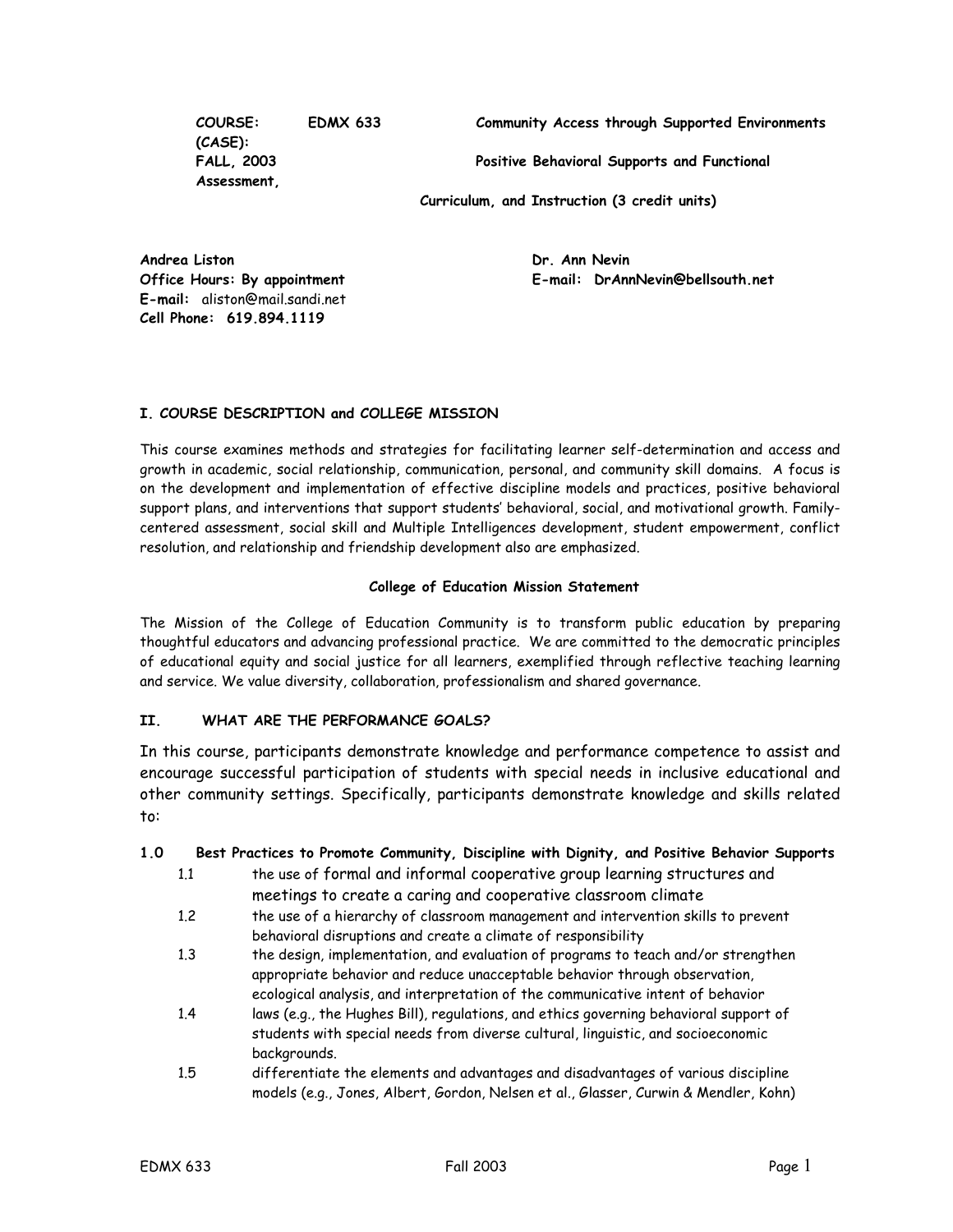## **2.0 Social Relationships**

- 2.1 methods for creating a positive school climate, developing a community of learners, and facilitating social behavior in diverse educational settings
- 2.2 the integration of social skills and social skill curricula into the general education curriculum and cooperative group learning and partner learning structures
- 2.3 methods for teaching interpersonal skills, including conflict resolution
- 2.4 the use of Circles of Friends and other friendship-building methods to expand social networks
- 2.5 the use of assessment methods such as MAPS to identify IEP goals and objectives that address valued life outcomes, including social relationships
- 2.6 the preparation of students to be self advocates
- 2.8 assisting students and their families and friends in the development of students' positive self image and interpersonal relationships

## **3.0 Effective Communication and Self Determination**

- 3.1 student empowerment and the development of communication to promote, choice making, independence, and self-advocacy
- 3.2 accurate interpreting the communicative intent of student behavior
- 3.3 self-determination as a concept and practice in schooling
- 3.4 identify the need for communication supports for students with communication challenges

## **4.0 Inclusion in General Education Curriculum and Community**

- 4.1 use of thematic teaching to create a bridge between functional life and social skills and the core general education curriculum
- 4.2 the use of creative problem solving to formulate accommodations and modifications so learners who present behavioral challenges or who have disabilities can meaningfully participate in shared activities in general education and community environments
- 4. 3 the use of ecological analysis, functional analysis of behavior, and principles of positive behavioral supports to facilitate participation in inclusive settings
- 4.4 the use of MAPs and a Multiple Intelligences approach to assessment and programming in developing instruction and Individualized Transition Plan for post-secondary employment, living, and continuing education opportunities

## **Activities and instructional methods for realizing objectives:**

| class discussions | in-class group work |        | lectures   | readings in texts & online/website    |
|-------------------|---------------------|--------|------------|---------------------------------------|
| quest speakers    | presentation        | videos |            | web access application experiences    |
| demonstrations    | videos              |        | role plays | in-school observations and interviews |

## **Evaluation of attainment of these knowledge bases and skills:**

attendance punctuality cooperative participation in class role plays written report collaborative activities written reflections poster session presentation presentation performances web site use mini-lesson development MAPS session outcomes sharing application to classroom assignments instruction of classmates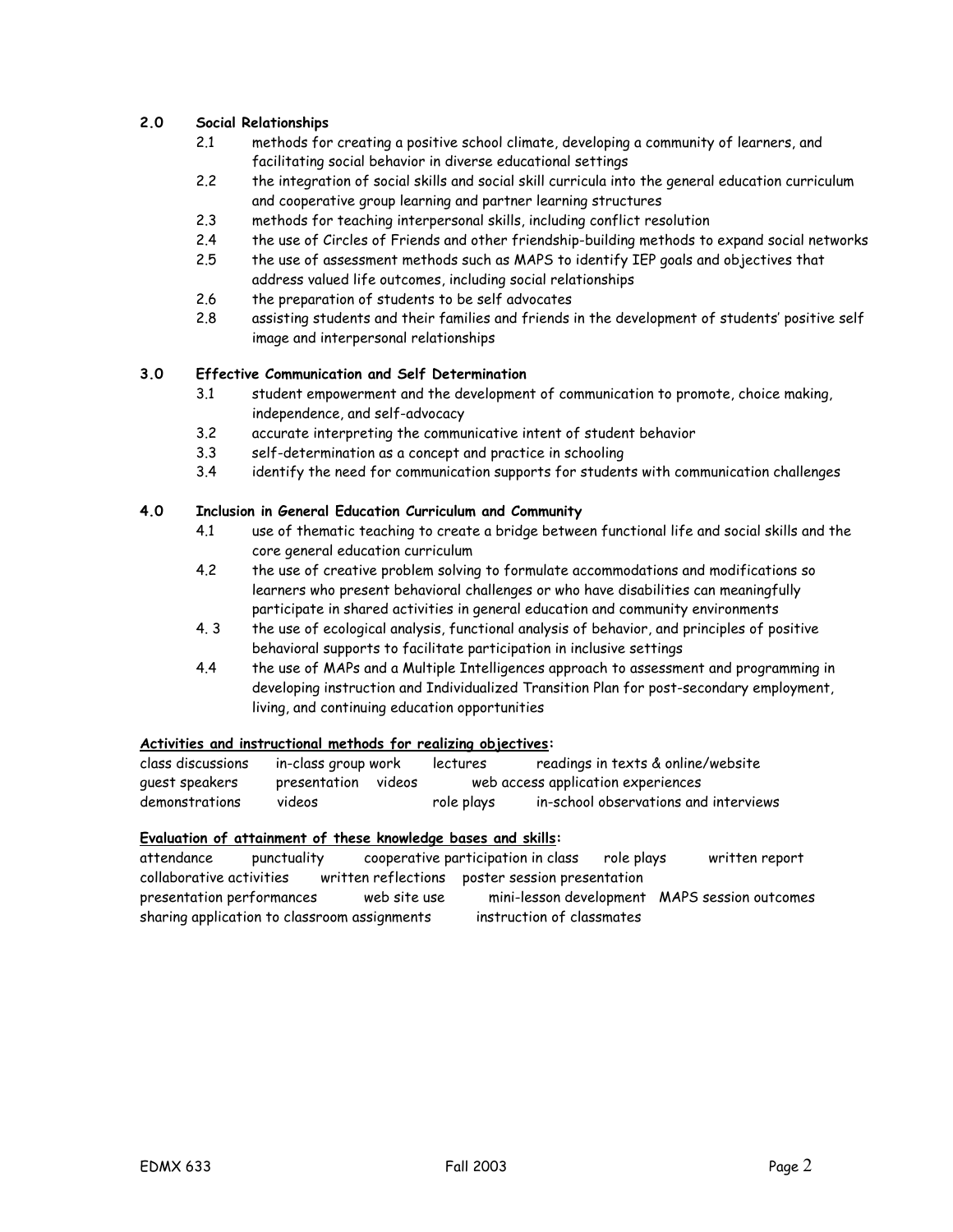## **CROSSCULTURAL, LANGUAGE, AND ACADEMIC DEVELOPMENT (CLAD) COMPETENCIES**

| PART 1: LANGUAGE STRUCTURE<br>& FIRST- AND SECOND-LANGUAGE DEVELOI           | PART 2: METHODOLOGY OF<br><b>BILINGUAL, ENGLISH</b> | PART 3: CULTURE AND<br>CULTURAL DIVERSITY                |
|------------------------------------------------------------------------------|-----------------------------------------------------|----------------------------------------------------------|
|                                                                              | LANGUAGE DEVELOPMENT,                               |                                                          |
|                                                                              | CONTENT INSTRUCTION                                 |                                                          |
| I. Language Structure and Use:                                               | 1<br>Theories and Methods of                        | I. The Nature of Culture                                 |
| Universals and Differences                                                   | <b>Bilingual Education</b>                          |                                                          |
| (including the structure of English)                                         |                                                     |                                                          |
| The sound systems of language (phonology)                                    | Foundations<br>Α.                                   | A. Definitions of culture                                |
| <b>B.</b> Word formation (morphology)                                        | <b>B.</b> Organizational models: What works         | <b>B.</b> Perceptions of culture                         |
|                                                                              | for whom?                                           |                                                          |
| C. Syntax                                                                    | C. Instructional strategies                         | C. Intragroup differences (e.g.,                         |
|                                                                              |                                                     | ethnicity, race, generations,                            |
|                                                                              |                                                     | and micro-cultures)                                      |
| <b>D.</b> Word meaning (semantics)                                           | II. Theories and Methods for                        | D. Physical geography and its                            |
|                                                                              | Instruction In and Through English                  | effects on culture                                       |
|                                                                              | A. Teacher delivery for both English                |                                                          |
| E. Language in context                                                       | language development and content                    | E. Cultural congruence                                   |
|                                                                              | <i>instruction</i>                                  |                                                          |
| F. Written discourse                                                         | <b>B.</b> Approaches with a focus on English        | II. Manifestations of                                    |
|                                                                              | language development                                | Culture: Learning About                                  |
|                                                                              |                                                     | <b>Students</b>                                          |
| <b>G</b> . Oral discourse                                                    | C. Approaches with a focus on content               | A. What teachers should learn                            |
|                                                                              |                                                     |                                                          |
|                                                                              | area instruction (specially designed                | about their students                                     |
|                                                                              | academic instruction delivered in                   |                                                          |
|                                                                              | English)                                            |                                                          |
| H. Nonverbal communication                                                   | D. Working with paraprofessionals                   | <b>B.</b> How teachers can learn about<br>their students |
| II. Theories and Factors in First- and Second                                | II. Language and Content Area                       | C. How teachers can use what                             |
| Development                                                                  | Assessment                                          | they learn about their                                   |
|                                                                              |                                                     | students (culturally responsive                          |
|                                                                              |                                                     | pedagogy)                                                |
| A. Historical and current theories and models                                |                                                     | III. Cultural Contact                                    |
| of language analysis that have implications                                  | A. Purpose                                          |                                                          |
| for second-language development and                                          |                                                     |                                                          |
| pedagogy                                                                     |                                                     |                                                          |
| B. Psychological factors affecting first- and<br>second-language development | <b>B.</b> Methods                                   | A. Concepts of cultural contact                          |
| C. Socio-cultural factors affecting first- and                               | C. State mandates                                   | B. Stages of individual cultural                         |
| second-language development                                                  |                                                     | contact                                                  |
| D. Pedagogical factors affecting first- and                                  | D. Limitations of assessment                        | C. The dynamics of prejudice                             |
| second-language development                                                  |                                                     |                                                          |
| E. Political factors affecting first- and second-<br>language development    | E.<br>Technical concepts                            | D. Strategies for conflict<br>resolution                 |

COMPETENCIES ADDRESSED BY THIS COURSE ARE ITALICIZED AND SHADED IN THE TABLE BELOW

In 1992 the College of Education voted to infuse Cross-Cultural and Language and Academic Development (CLAD) competencies across the curriculum. The CLAD competencies addressed in this course are highlighted in *italics* in the table above.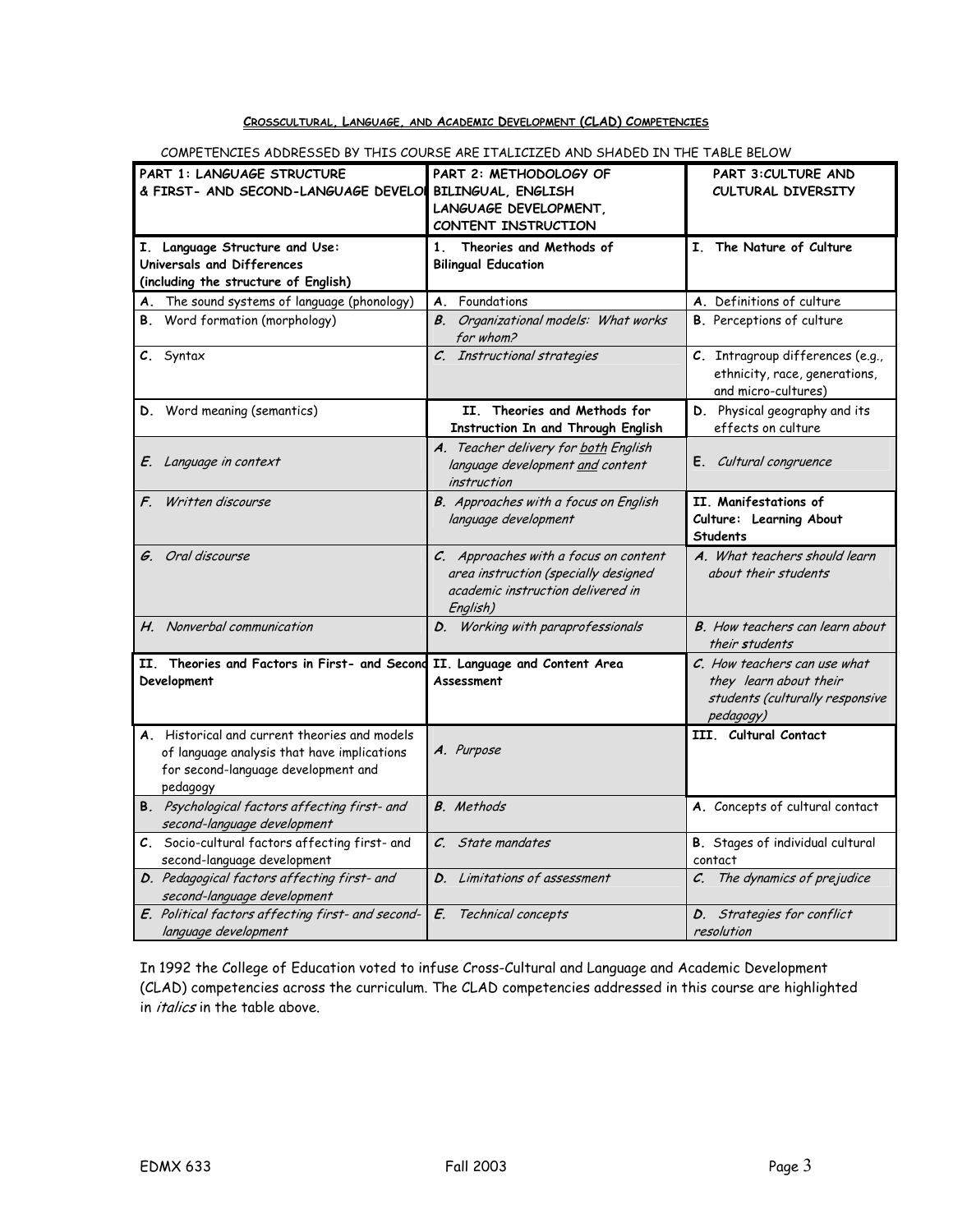## **IV. PROFESSIONAL AND ADMINISTRATIVE REQUIREMENTS**

- 1. "Person-first" language (e.g., "Student with Down Syndrome" rather than "Down Syndrome student;" "Johnny who happens to have Down Syndrome" rather than "My Down Syndrome student") must be used throughout all written and oral assignments and discussions.
- 2. Word process all written documents. Keep a copy of all of your work. You will want these copies for your records and for potential future use as professional portfolio entries.
- 3. Complete and hand in all assignments on the due dates for full credit. If you have extraordinary circumstances that impact completion of your assignments, please inform the instructor(s). Any time that you have questions or concerns, please contact the instructor(s) immediately.
- 4. Participate actively in class discussions and group activities and demonstrate positive interpersonal skills with classmates, the instructors, and guests.
- 5. Collect copies of materials you have developed for your classroom, collected from colleagues, or otherwise obtained to enrich your classroom instruction and management to place in an anthology for Dr. Parsons, and to share with your colleagues.
- 6. Select a class "buddy" to ensure you receive handouts and information if you miss class. Buddy: Telephone: e-mail: Fax:

|  | Grading Scale (in percentages): |  |
|--|---------------------------------|--|
|  |                                 |  |

|  |  |  |  | A: 94-100 A-: 92-93 B+: 89-91 B: 86-88 B-: 84-86 C+: 81-83 |  |
|--|--|--|--|------------------------------------------------------------|--|
|--|--|--|--|------------------------------------------------------------|--|

#### **Criteria for Grading:**

A (Excellent): Performance at the highest level, showing sustained excellence in meeting all course objectives and requirements and exhibiting an unusual degree of intellectual initiative.

- B (Good): Performance at a high level, showing consistent and effective achievement in meeting course objectives and requirements.
- C (Satisfactory): Performance at an adequate level, meeting the basic objectives and requirements of the course.

## **NOTE: The minimum acceptable grade for a course in the professional education credential sequence is C+. A B average must be maintained for continuation in the program.**

## **College of Education Attendance Policy**

Due to the dynamic and interactive nature of courses in the COE, all students are expected to attend all classes and participate actively. At a minimum, students must attend more than 80% of class time or s/he may not receive a passing grade for the course at the discretion of the instructor. Should you have extenuating circumstances, talk with the instructor immediately.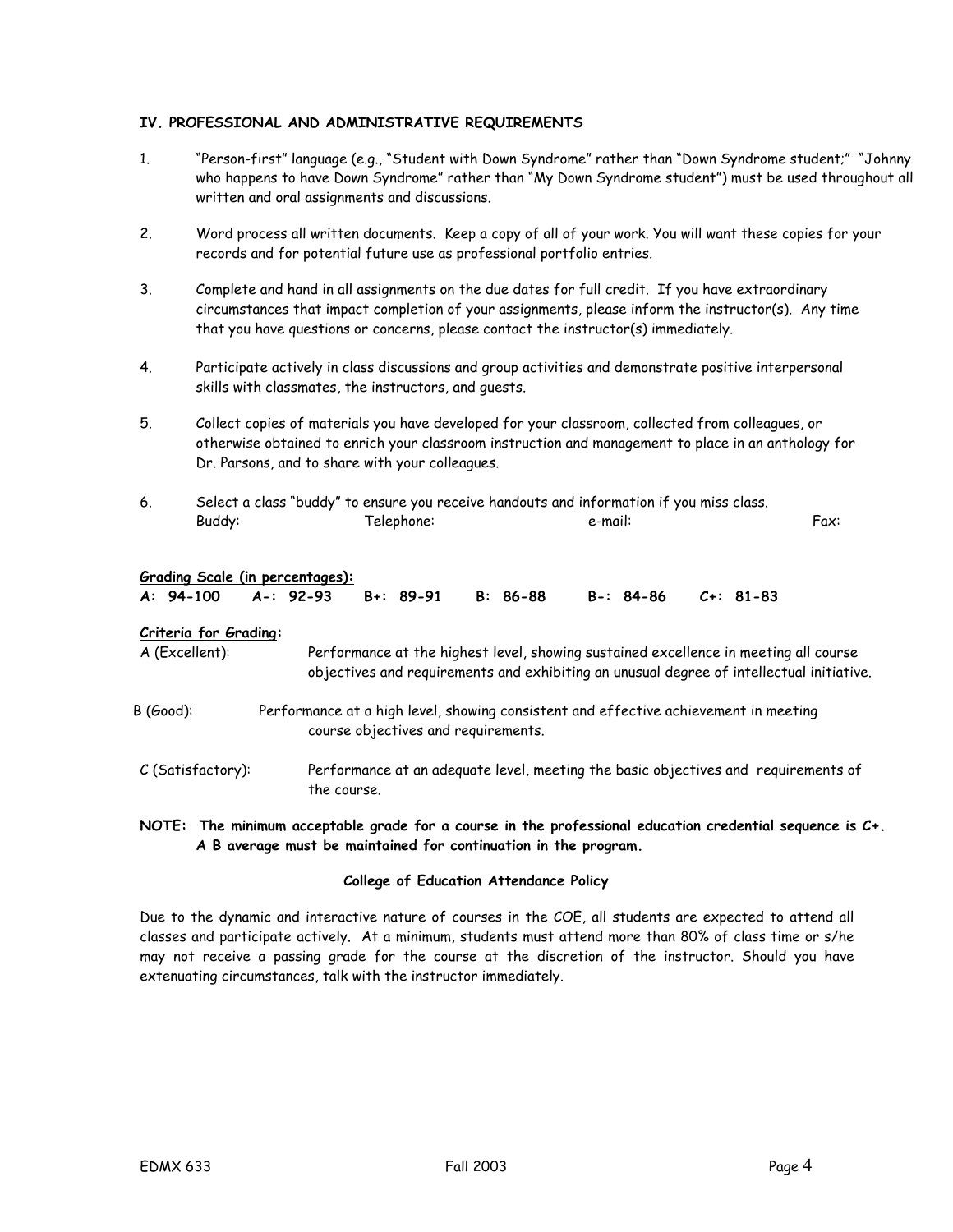| Class | Date:        | <b>TOPIC</b>                                                                                                                                                                                                                         | READINGS DUE TODAY                                     | ASSIGNMENTS DUE TODAY                                                                                                            |
|-------|--------------|--------------------------------------------------------------------------------------------------------------------------------------------------------------------------------------------------------------------------------------|--------------------------------------------------------|----------------------------------------------------------------------------------------------------------------------------------|
| #1    | 9/3<br>(W)   | Welcome, Structure<br>WebCT Syllabus<br><b>Tracking Folders</b><br>Explanation: Reflection #1<br>Web CT Chat with Dr. Nevin                                                                                                          | Purchase Texts and download<br>syllabus and readings   |                                                                                                                                  |
| #2    | 9/10<br>(W)  | The Pyramid, Circle of Courage<br>Explanation: High School IDEA '97 Assessment Assignment<br>Explanation: Discipline Health Interview Assignment<br>Guest: Special Education Teacher/Circle of Courage<br>Web CT Chat with Dr. Nevin | <b>Interview Materials Packet</b><br>TVN 9             | Reading Reflection #1 (4 points)<br>Post in Wev CT & Hard Copy in<br>Tracking Folder                                             |
| #3    | 9/19<br>(F)  | Prevention: Rules & Quick Recovery<br>Low-Level Intervention<br>Class Meetings and Video<br>Explanation: Reflection #2 and Positive Supports Project<br>Guest: Special Education Teacher/Low-Level Intervention                      | VT 3 & 23                                              | Reading Reflection #2 (4 points)<br>Post in Web CT & Hard Copy in<br><b>Tracking Folder</b>                                      |
| #4    | 9/20<br>(S)  | Contracts, Conflict Resolution, Planning Room, Social<br>Skills in Cooperative Groups<br>"What Doing" Video<br>Explanation: Social Skills Lesson Plan<br>(TVN Chapter 21), Reflection #3                                             | VT pp.142-149 & 152-161<br>TVN 13 & 19                 | Reading Reflection #3 (5 points)<br>Post in Web CT & Hard Copy in<br>Tracking Folder                                             |
| #5    | 10/8<br>(W)  | Self-Determination as a Concept and Practice<br>Review Universal Design<br><b>Explanation: MAPS Assignment</b><br>Guest: Co-Teacher, High School<br>WebCT Chat with Dr. Nevin                                                        | VT pp.575 - 580 & TVN 4<br>TVN 7<br><b>MAPS Packet</b> | Reading Reflection #4 (6 points)<br>Post in Web CT & Hard Copy in<br><b>Tracking Folder</b><br><b>DRAFT Social Skills Lesson</b> |
| #6    | 10/17<br>(F) | Introduction to Cooperative Group Learning<br>Alice's Video                                                                                                                                                                          | TVN Ch. 13, 14, 15, 20                                 |                                                                                                                                  |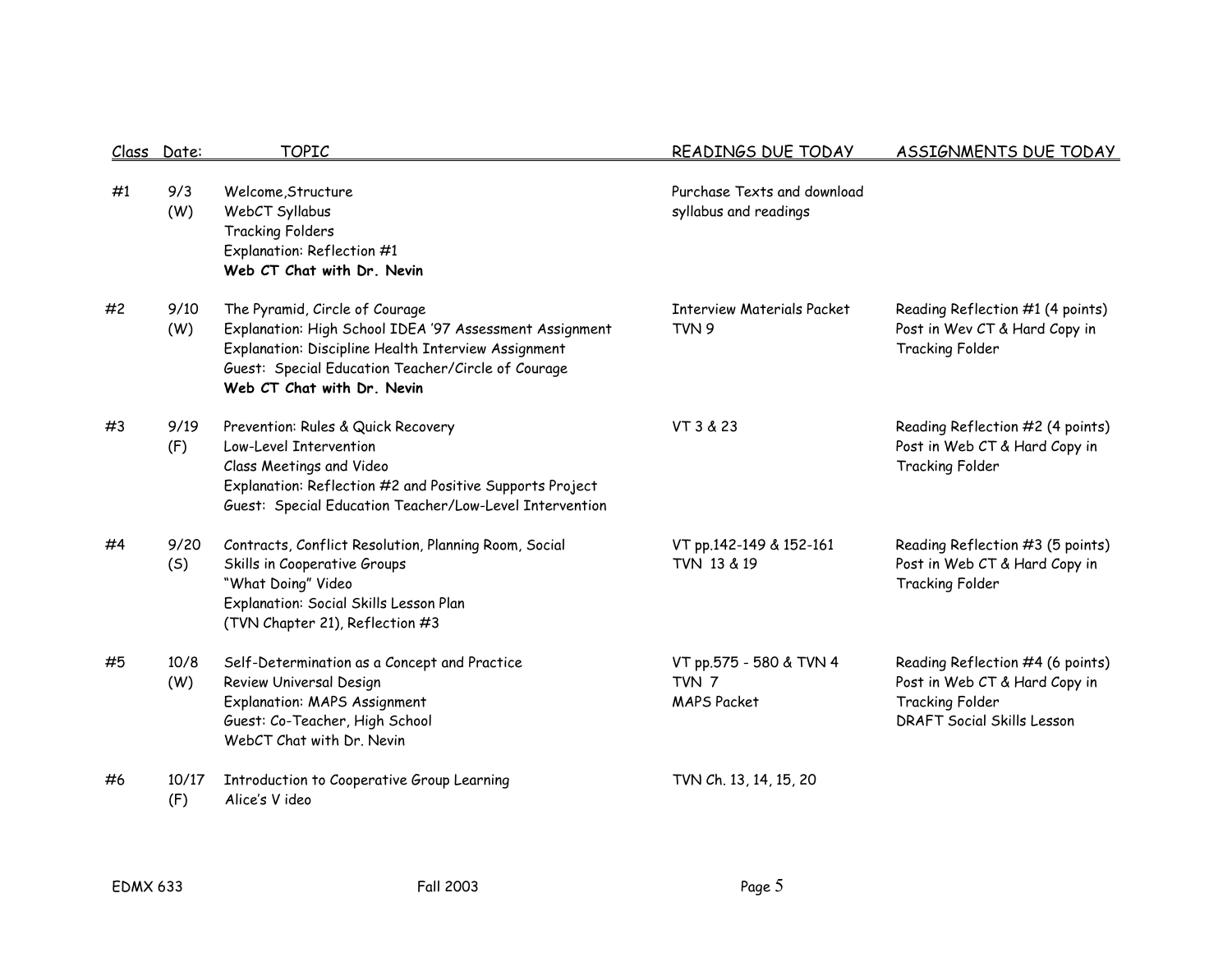Winooski Video Straw Tower Lecturette

| #7  | 10/18<br>(S) | CGL: PIGS Face<br>Goal Structures, Teacher's Role in CGL<br>Demonstration/Experience Lesson<br>Little Boy & Old Man<br>CLG Lesson Plan Design: Jigsaw<br>Quick Structures Jigsaw<br>Reflection #5 developed in class | TVN pp. 371-378   | Draft Social Skills Lesson Plan<br>Discipline/Health Interview<br>Reflection #5                                |
|-----|--------------|----------------------------------------------------------------------------------------------------------------------------------------------------------------------------------------------------------------------|-------------------|----------------------------------------------------------------------------------------------------------------|
| #8  | 11/5<br>(W)  | Positive Behavior Supports I<br>Guest: Specialist/Behavior Supports                                                                                                                                                  | Handouts in class | Reading Reflection #6 (5 points)<br>Post in Web CT & Hard Copy in<br>Tracking Folder                           |
| #9  | 11/12<br>(W) | Positive Behavior Supports II<br>Guest: Specialist/Behavior Supports                                                                                                                                                 | Handouts in class | High School IDEA '97 Assessment<br>Final Social Skills Lesson Plan                                             |
| #10 | 11/21<br>(F) | Positive Behavior Supports - Debrief<br>Discipline/PBS Pyramids<br>SL ~IEPs for ALL students                                                                                                                         |                   | Positive Support Project<br>Final CGL Lesson Plan                                                              |
| #11 | 11/22<br>(S) | Social Justice<br><b>SUCCESS</b><br>Beyond Partner Learning<br>Character Education/Recievership & Givership<br>Student Led IEPs<br>Guests: Hood, Villalobos                                                          |                   | Positive Behavior Support Plan<br>Reflection #7 (5 points)<br>Post in Web CT & Hard Copy in<br>Tracking Folder |

#12 12/10 MAPS Presentations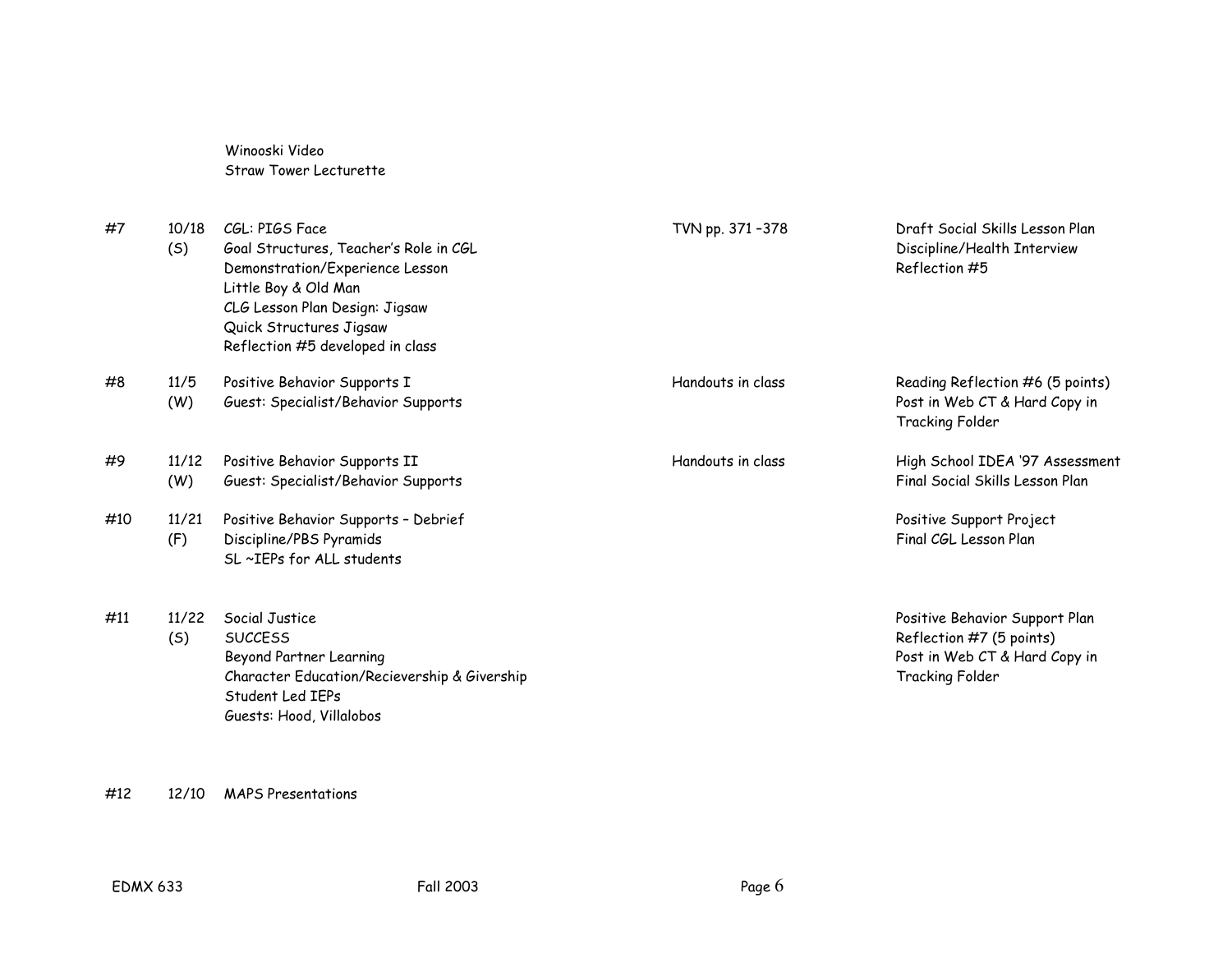(W) Celebrations Celebrations Celebrations Celebrations Celebrations Post in WebCT & Hard Copy in Celebrations<br>Post in WebCT & Hard Copy in Evaluations Web CT Chat with Dr. Nevin Web CT Chat with Dr. Nevin

Tracking Folder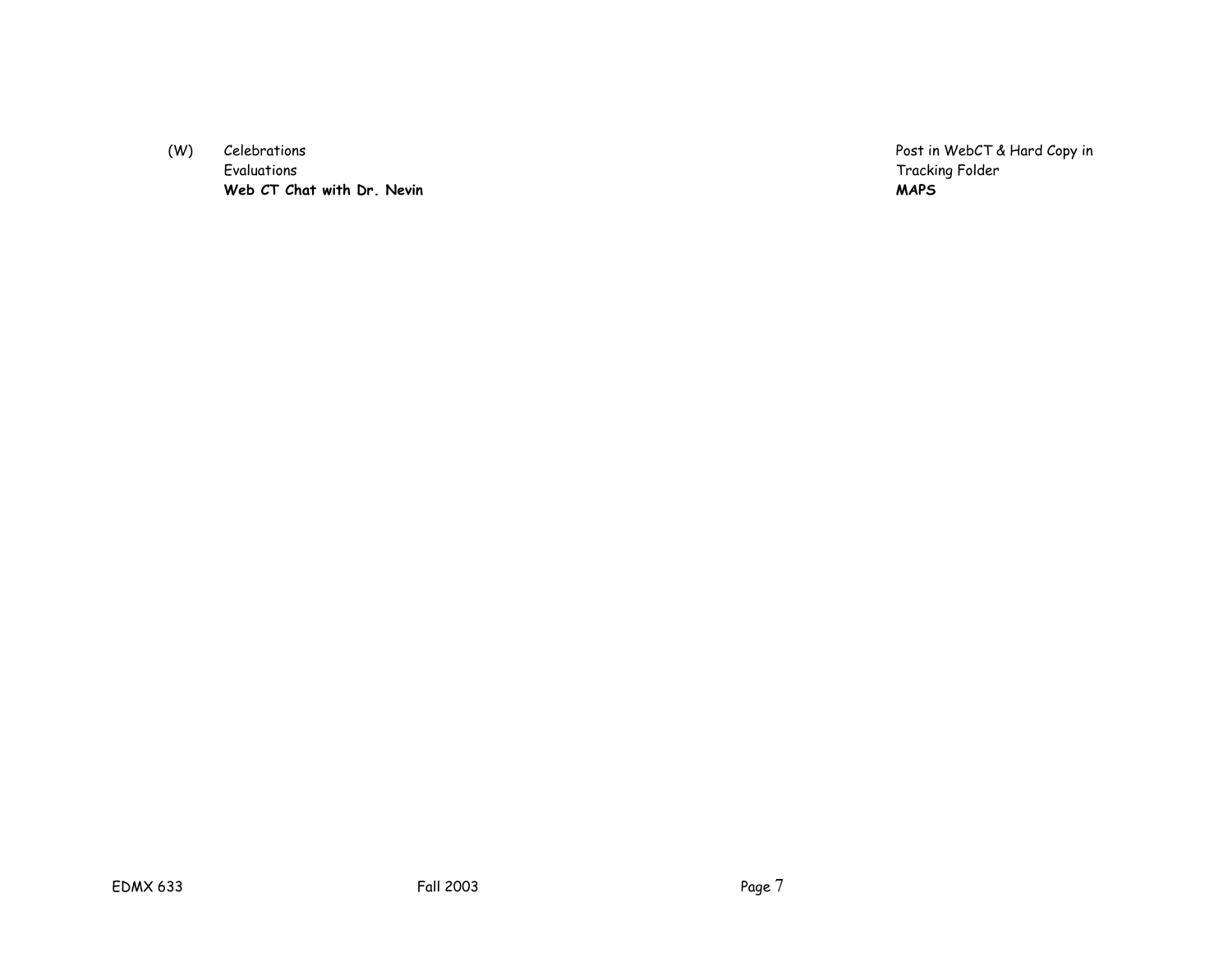## VI. WHAT BOOKS AND MATERIALS DO I NEED FOR CLASS?

| <b>Text Abbreviation</b> | Text Title, Author, and Publisher                                                                                                                                                                             |
|--------------------------|---------------------------------------------------------------------------------------------------------------------------------------------------------------------------------------------------------------|
| <b>TVN</b>               | Thousand, J., Villa, R., & Nevin, A. (2002). Creativity and collaborative learning: A<br>practical quide to empowering students, teachers, and families (2 <sup>nd</sup> ed.). Baltimore: Paul<br>H. Brookes. |
| VT                       | Villa, R., & Thousand, J. (2000). Restructuring for caring and effective education:<br>Piecing the puzzle together (2 <sup>nd</sup> ed.). Baltimore: Paul H. Brookes.                                         |
| Handouts                 | Additional readings, manuals, lecture guides, case studies.                                                                                                                                                   |
| Web Sites                | www.disciplinehelp.com                                                                                                                                                                                        |

## **VII. WHAT ARE MY RESPONSIBILITIES?**

| Weekly Class Attendance and Participation           | $(45$ points)                                  |               |
|-----------------------------------------------------|------------------------------------------------|---------------|
| Reading Reflections                                 | (Posted on discussion board & hard copy)       | $(35$ points) |
| Social Skills Lesson Plan                           |                                                | $(15$ points) |
| Cooperative Group Lesson Plan                       | $(25$ points)                                  |               |
| Discipline and Positive Behavior Support Interviews | $(15$ points)                                  |               |
|                                                     | High School IDEA '97 Observation and Interview | $(15$ points) |
| Positive Behavior Support Plan                      |                                                | $(15$ points) |
| <b>MAPS</b>                                         |                                                | $(25$ points) |
| <b>Total Maximum Points:</b>                        |                                                | 200 points    |

## **Weekly Class Attendance Participation**

#### **(3 points per evening classes and 6 points for Saturday classes= 45 points maximum)**

The purpose of this requirement is to ensure active participation during class sessions and opportunities to demonstrate collaborative teaming and cooperative group small group interpersonal skills. Because group activities and other active learning procedures are used to introduce and reinforce substantial amounts of material addressed in this course, regular attendance and participation is critical. If a participant needs to miss part or all of a class, the instructor must be informed in advance. Participants are responsible for requesting a makeup assignment for any absence. A student is not able to pass this class if 20% or more of the session time is missed except in rare cases of extreme hardship, with expected competence demonstrated.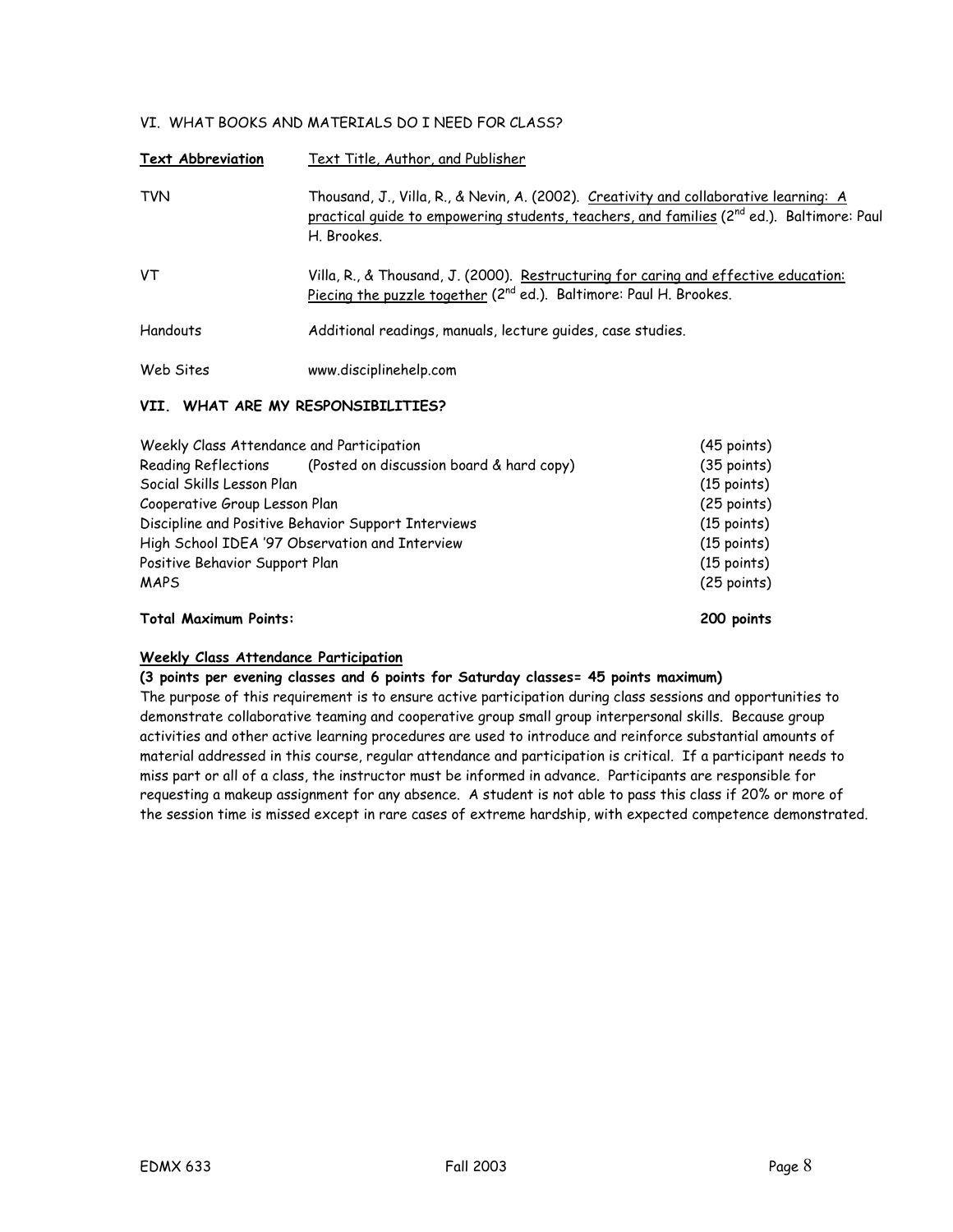## **Reflections/Lesson Applications (48 points maximum)**

The purpose of the reading reflections and lesson implementation applications is to provide participants with regular opportunities to demonstrate their understanding of critical aspects of the readings and to apply lesson plans to professional practice. Each reflection must be word processes and turned in on the date due for full credit. You also must be prepared to discuss reflections in class in order to receive full credit.

For the last reflection, you may write a written reflection on any of the optional readings in the syllabus or chapters in the texts that relate to the topic of student self determination that you have not read for other courses. Note that an alternative to a reading reflection is to implement the Social Skills Lesson plan and prepare a reflection on your implementation or to implement the Cooperative Group Lesson plan and prepare an implementation reflection.

## **Criteria for Written Products:**

- 1. For reading reflections, the content of each assigned reading is referred to in the reflection.
- 2. Critical higher order thinking skills that goes beyond reiteration of content (e.g., application, analysis, synthesis, evaluation of content) is clearly demonstrated.
- 3. Spelling, grammar, and mechanical aspects of writing are accurate.
- 4. Thoughts and writing are well organized; section headings are provided as needed.
- 5. The document is word-processed.
- 6. The document is turned in on or before the date due.

## **Reflection Prompt Questions and Due Dates**

See prompt questions for Reflections  $# 1 - #7$  on the following page. See below and class schedule for due dates.

|               | Reading Reflections & Lesson Implementation | Due Dates (35 points maximum)         |
|---------------|---------------------------------------------|---------------------------------------|
| Reflection #1 | 4 points maximum                            | Due Class # 2                         |
| Reflection #2 | 4 points maximum                            | Due Class $#3$                        |
| Reflection #3 | 5 points maximum                            | Due Class #4                          |
| Reflection #4 | 6 points maximum                            | Due Class $# 5$                       |
| Reflection #5 | 6 points maximum                            | Due Class $# 7$ (in class completion) |
| Reflection #6 | 5 points maximum                            | Due Class #8                          |
| Reflection #7 | 5 points maximum                            | Due Class $#11$                       |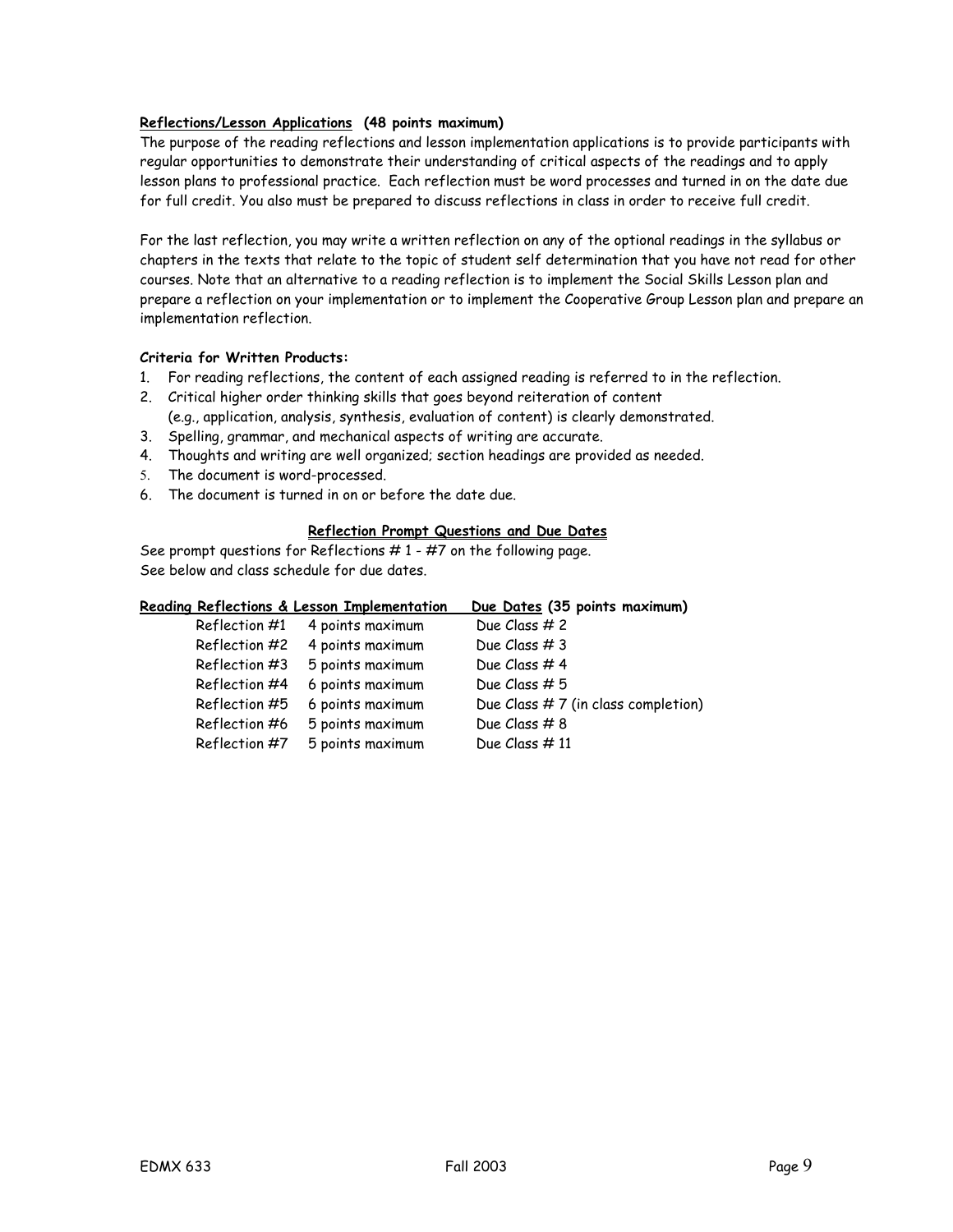## **REFLECTIONS (35 Points Maximum) Posted on Discussion Board and Hard Copy Submitted**

#### **Reading Reflection #1 (3 points)**

Read, in this order, the following chapters: Chapter 3 & 23 in the Villa & Thousand text. In what ways were the four dimensions of the Circle of Courage fulfilled for Cecelia? In what ways could/will you apply the principles of the Circle of Courage in structuring your classroom environments, routines, and methods of teaching responsibility (i.e., otherwise known as "discipline") to your students? (1-2 pages)

#### **Reading Reflection #2 (4 points)**

In what ways would Glasser's model of discipline and the strategies described in Chapter 9 of the Thousand, Villa, and Nevin (TVN) text assist you as a teacher of a child like Mariah, Billy, or Ricardo? What approaches from Chapter 9 are most appeal to you and why? (1-2 pages)

#### **Reading Reflection #3 (5 points)**

Read Chapters 13 & 19 of VTN and pages 140 – 149 & 152 – 162 in the Villa & Thousand text. You are on your own for this reflection. Use your Multiple Intelligences and be creative in representing a) what you learned from the three readings and b) in what ways you will use this information in your development of student responsibility/response-ability.

#### **Reading Reflection #4 (6 points)**

After reading pages 575 – 580 of Chapter 22 in Villa and Thousand and Chapters 4 & 7 of TVN answer the following:

- 1. In pages 575 580 of Chapter 22 in the Villa & Thousand text, it is the authors' premise that self determination is an important education outcome if students with disabilities are to succeed in and out of school. To what extent to you agree with this premise? Provide a justification for you evaluation of this premise. (1 point)
- 2. Given the four components of self-determination, the principle of universal design, and the methods for building connections described in Chapter 4 describe in detail the ways will you structure/promote self determination for your students? (3 points)

#### **Reading Reflection #5: (6points) (In class completion o discussion board post)**

Based upon your reading of Chapter 20 (and either Chapter 12, 14, or 15) of the TVN text, in three to four pages:

- a) define in your own words and provide examples of how to structure the five critical elements (i.e., PIGS Face positive interdependence, individual accountability, group processing, social skills, face-to-face interaction) of effective cooperative learning groups;and
- b) also describe 3 key learnings from about the dimensions or value of cooperative learning in educating a diverse student population

#### **Reading Reflection #6: (4 points)**

In your own words define a "functional assessment" of behavior. (Refer to all of your readings thus far). What are "slow" versus "fast" triggers? What do each contribute to our understanding of a student's behavior? How is a "perceived function" of a behavior determined?

In developing a positive support plan, why is it important to have both specific and global hypotheses?

#### **Implementation Reflection #7: (5 points)**

Your choice of reading reflection, social skills lesson implementation, or cooperative group lesson plan.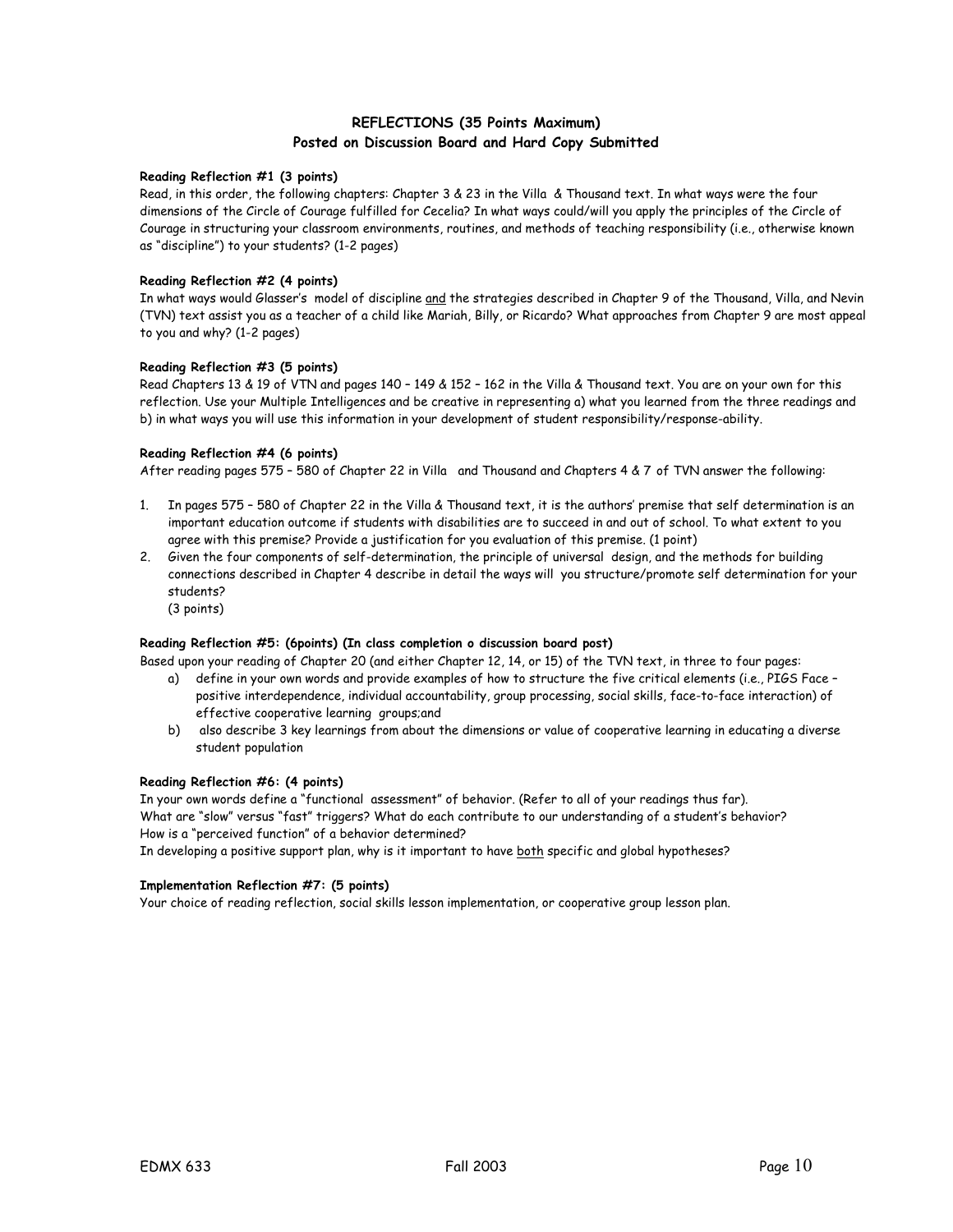## **ASSIGNMENTS**

## **Social Skills Lesson Plan (15 points)**

The purpose of this assignment is to ensure that participants can design a social skills lesson that can be used as a component of a cooperative group lesson or as a "stand alone" lesson that prepares students to use a social skill in a cooperative learning context. Development of the lesson will begin in class and participants should be prepared to teach the lesson to classmates and to students whom they serve. A direct instruction lesson format provided by the instructor will be used to organize this lesson. The **draft** of this lesson will be returned for revisions. The **final draft** must include requested revisions. Reflection points may be earned (up to 3 points) for delivering and reflecting upon the delivery of the social skills

## **Cooperative Group Lesson Plan (25 points)**

Each participant will develop a cooperative group lesson plan using the long lesson plan format on pages 88-91 of Chapter 6 of the Thousand, Villa, and Nevin text. The purpose of this exercise is for each participant to have the experience of thinking about each of the critical "teacher role" questions that must be considered when designing a formal cooperative group lesson. The **draft** of this lesson will be returned for revisions. The **final draft** must include requested revisions. Reflection points may be earned (up to 3 points) for delivering and reflecting upon the delivery of the cooperative group lesson.

## **Positive Supports Project (10 points)**

Here's a chance for participants to create their own Pyramid of "Sure Fire and Naturalistic Ways to Prevent and Manage Student Disruptions" that can serve as a quick reference when teaching. This also is considered the discipline with dignity "final exam.'' Given the discipline pyramid, participants will enter every interventions, strategies, and instructional and curricular approach that they know and have learned about thus far in each of the levels of the pyramid - from prevention to intensive intervention. Refer to Reflection #2, lecture notes, and readings when constructing this reflection. Participants are to be as creative as they wish in their presentation. (For example, one student constructed a 3-dimensional pyramid with strategies "housed" in compartments at each level.)

## **Discipline and Positive Behavior Support Interview and "Health" Diagnosis (15 points)**

The purpose of this assignment is to develop participants' understanding of a) the discipline climate and practices in their school and classroom, b) the behavioral support strategies currently employed, and c) staff perceptions of discipline in the school. Using the provided Staff Questionnaire and the 4-page "Program Indicator" tool, assess the discipline and positive behavior support characteristics of your school and classroom. To do this, first make 3 copies of the Staff Questionnaire. Interview at least 3 people from your school using this instrument, but only after you have administered the instrument to yourself first. Get a copy of the school and district's discipline and behavior support policies and procedures and study them carefully. Next, using the information from your 4 interviews and the policy and procedures documents, complete the four pages of the "Program Indicator" tool. If you don't feel you have adequate information to rate a particular item, ask the principal, guidance personnel, or "trusted" teachers to provide an assessment of the item. Assemble all of these materials into a packet along with a 3 to 4-page written assessment of your school's discipline and positive behavioral support "health" that is based upon your research and what you know so far about "best practices" in teaching responsibility and promoting self discipline. Be prepared to compare your findings with your classmates on the due date.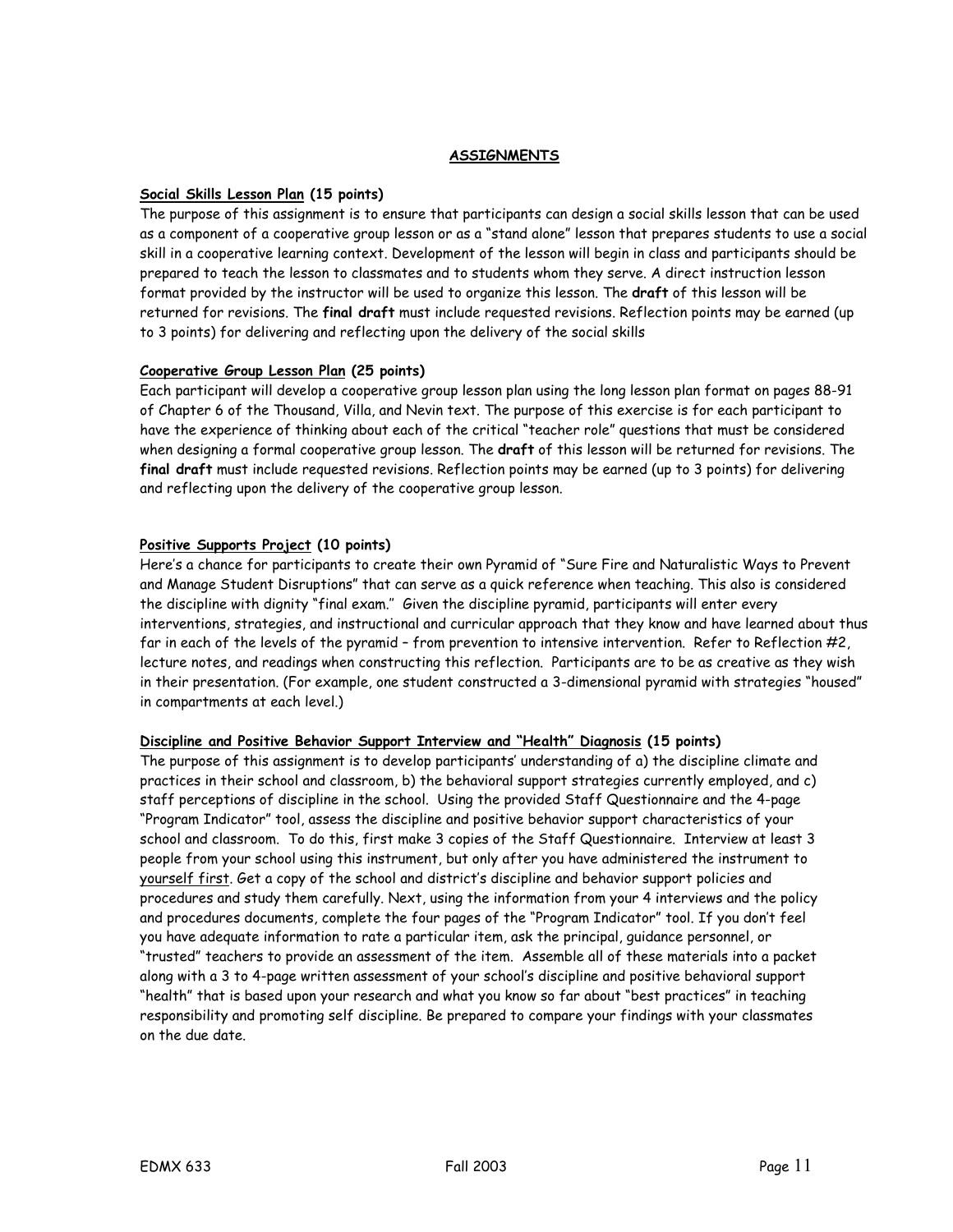## **MAPs Implementation (25 points)**

The purpose of this assignment is to provide you with an opportunity to apply and refine the assessment skills discussed in this course emphasizing the importance of obtaining information from the student, family members, and friends.

Each participant develops a "MAPs" report for one focus individual. Although the ideal focus individual would be a student identified as eligible for special education, because you may not be the service coordinator for such a student, you may need to be creative and identify a person for whom the MAPs process would make a positive contribution to the person's life. If it is not possible to perform this assignment with a student you serve, solicit the participation of a friend, family member, or a youth not eligible for special education to be the focus person. Be sure to also invite as many significant others (i.e., family members, friends) as possible as well as appropriate professionals to participate in the MAPS process. The more the merrier. Your write up should be comprehensive and address at least the following components.

- 1. What was the rationale for choosing this student/person? Describe the person in terms of gender, age, strengths, and any other relevant characteristics such as educational needs or living situation. Describe the context of the MAPS process. Who was present? Where did it occur? (Note: Whenever possible, conduct the interview in the individual's home) (4 points)
- 2. For each of the steps of the process, organize and report in writing the responses to MAPS questions and any other questions you asked. Document the decision making process(es) used to identify and prioritize needs and goals. Also identify potential next steps. (7 points)
- 3. For the "Plan of Action," recommend specific areas or skills to work on based upon the outcomes of the MAPS process. Using your local IEP form, translate the outcomes of the MAPS session into 3 goals. Each goal must have at least two accompanying objectives/benchmarks as well as a "positive" baseline or present level of performance statement. At least one goal should relate to relationships, friendships, and/or social skills. At least one goal should relate to life beyond the current school context (e.g., recreational, living, or vocational life in the community, post-secondary life, transition to the next school). The remaining goal should directly relate to the important dimensions that emerged from the MAPS process. (9 points)
- 4. Write a reflection on the experience that includes your own reaction to the process, the reaction of the participants, ways in which you would "better" prepare for or conduct a MAPS session in the future, as well as any other feelings and thoughts about how to implement and promote familycentered and student-led assessment and planning approaches in IEP development and futures planning. (5 points)

## **Criteria for Evaluation:**

- 1. Completeness and organization of information requested.
- 2. Includes a title page, a section for each of the steps of the MAPS as well as the other elements of the Significant Other Inventory report described in items 1 - 4 above.
- 3. Documentation of the decision making process used to formulate IEP goals and objectives.
- 4. Depth of analysis of reaction to the process.
- 5. Sensitivity and respect for student and family.
- 6. Evidence of input and feedback from MAPS participants (e.g., photo of the MAPS posters or a written summary of the contents of each poster, direct quotes of participant reactions).
- 7. Appropriate use of standard English, grammar, spelling, mechanics, and so forth.
- 8. Word processed, paginated, double spaced with 1-inch margins.

## **Positive Behavior Support Plan (15 points)**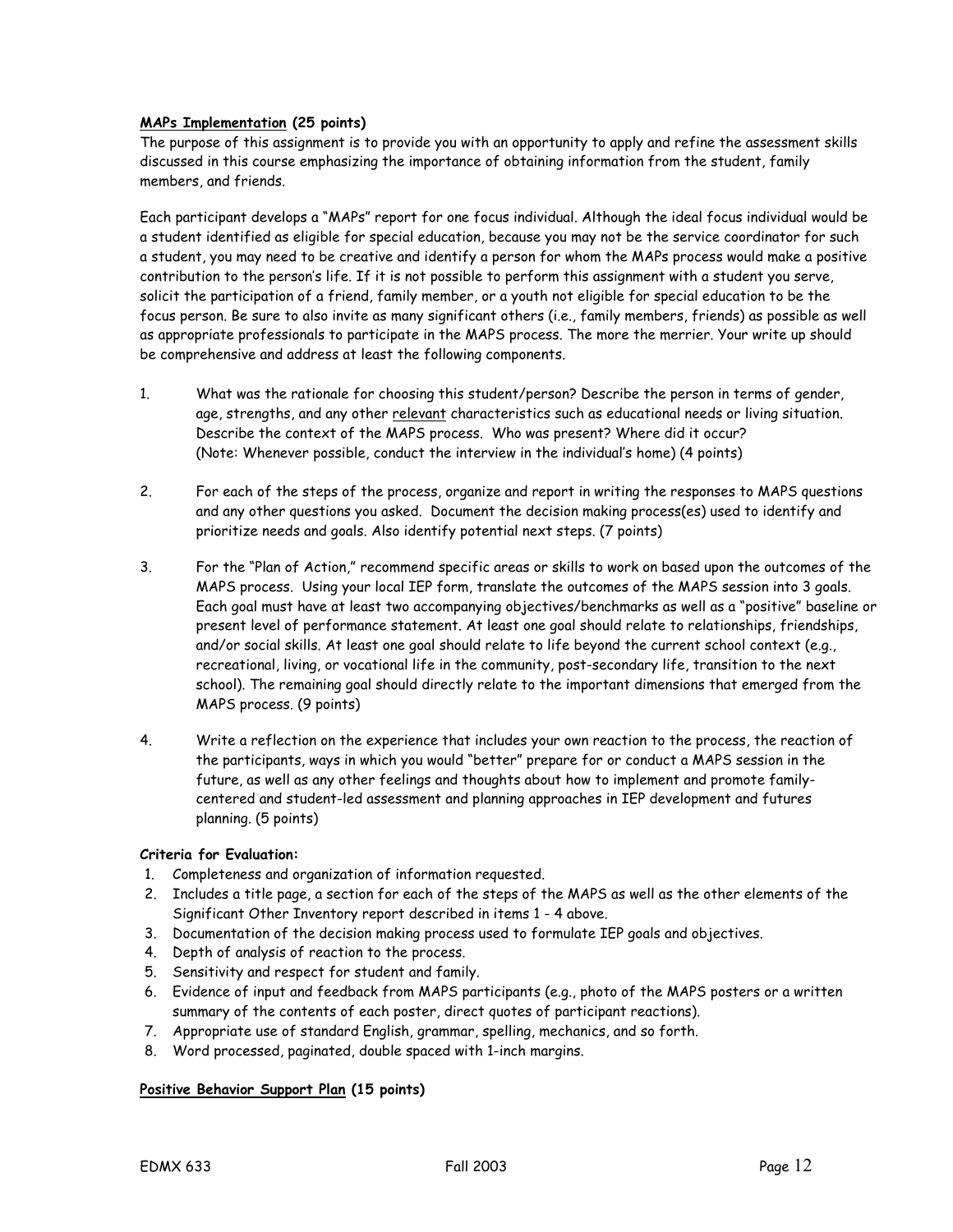Using provided forms, create a positive intervention plan for one student based upon an in-class scenario. As a real life application, you are encouraged to use the processes and forms to create a plan for student in your student teaching or teaching situation. Be sure that the interventions recommended provide students "response-ability" skills and strategies and articulate how peers, teachers and staff, subject matter instruction and materials, and your own behavior will be modified to assist the student to meet his or her needs in ways considered socially acceptable in a school setting.

## **High School Special Education: Implications of IDEA '97 and More (15 points)**

Many cohort members will not have a special education field placement in a high school setting. Nevertheless, we want to make sure that you witness the unique aspects and challenges of supporting high school-aged youth with identified special education needs. Every elementary and middle school student eventually transition into these high schools. What happens to them when they get there? Find out through this field placement experience, which will be totally self-directed.

The minimum requirements are that you spend 10 to 12 hours in one or more high schools in your home community, a community in which you have done a field placement, or any other community in which you have a legitimate reason to visit. Shadow one or more special education staff members, interview students and staff, attend after-school events, and observe classes which students attend.

The appropriate protocol for setting up observations is to contact the school principal and/or special education department chair, introduce yourself and describe the purposes of the visitation, indicate that an entire daylong visitation would be preferred, but a shorter visit would be perfectly fine. If you can visit the same site on two or more days, it would be a great advantage to you, as you will get more than a one-time snapshot view. Visitations to multiple sites also have distinct advantages, as you can see how different campuses approach the same issues and how different or alike the schools are in providing special education services.

This is your educational experience, so please set it up in a way that it meets your needs in the best way possible for you! Those of you who have high school special education placement should spend time in a middlelevel or elementary-level special education setting, in order to get a feel for the differences that exist in service delivery for children who are younger in age. Use the same IDEA97 questions that apply to younger children. Also, be sure that you can answer all of the IDEA97 questions for the high school site in which you were placed.

You will not be observing a particular student, so you will not need specific permission for observations. Remember, that in all of your note taking and in any written products describing your high school experiences, you are to maintain confidentiality. Never refer to a student by name.

If you wish to visit high schools in pairs or trios, please do, as long as it meets the approval of the special education personnel who are hosting your visit. Crowds tend to draw attention away from instruction, so visitation groups larger than two or three are discouraged. You are a guest, so at all times behave in your most professional and courteous manner. Reserve any verbal critiques or judgements for written reflections and our class debriefing session.

What shall you look for and what shall you ask? The following questions that directly relate to the changes that IDEA '97 created in the roles of educators, students, and teachers. Schools continue to improve their ways of best addressing these changes, so this is a great time to talk with school personnel about these issues. You are to ask questions, observe, and otherwise "fact find" in order to get responses to the set of IDEA97 questions that are as comprehensive and complete as possible. You are free to ask any of your own questions. Keep your eyes open, as well; what you see may or may not "match" what you are told.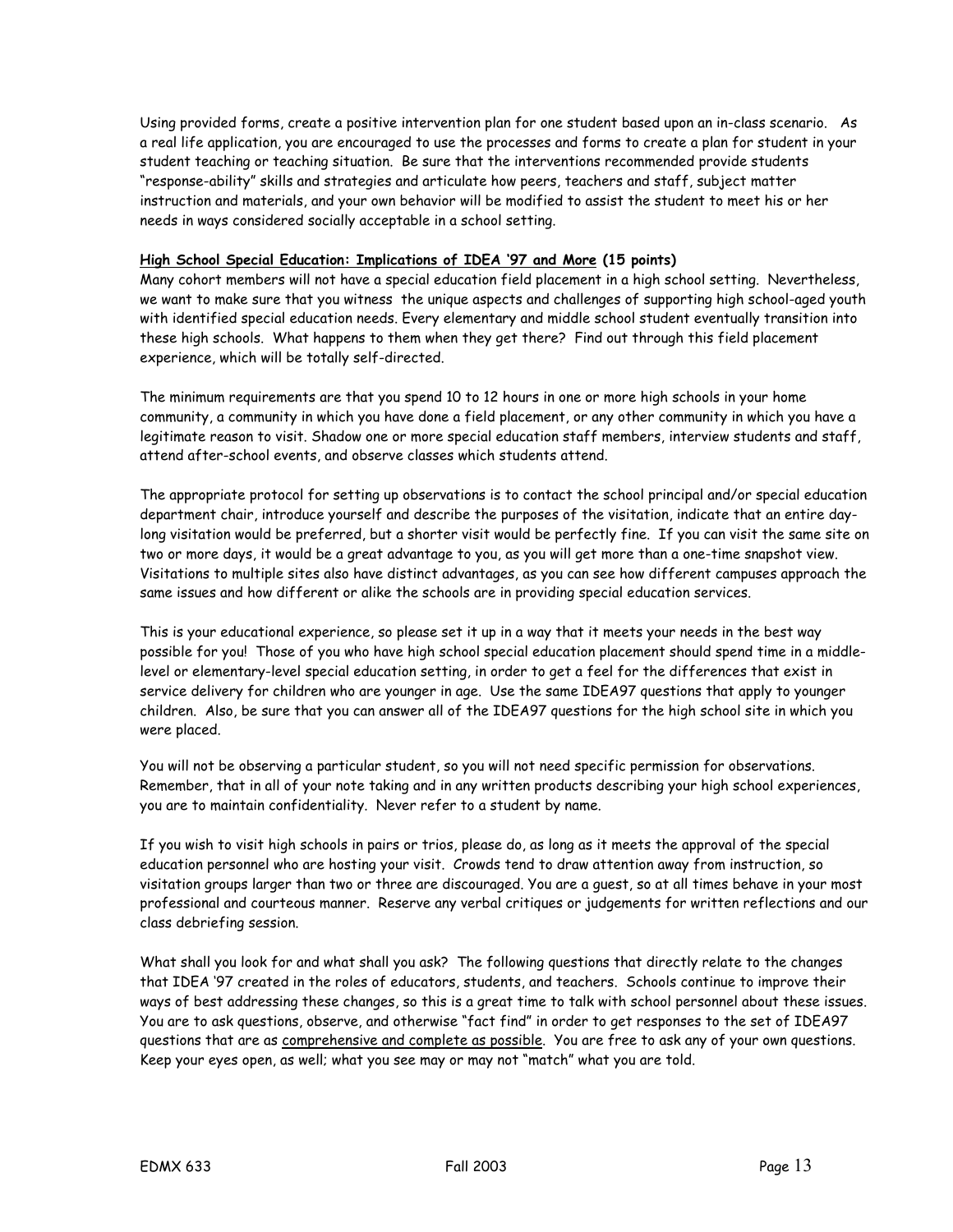The permanent product you will generate to reflect your analysis, synthesis, and evaluation of the high school experiences has two components. The first component of this report is a summary of your findings regarding all nine of the IDEA '97 questions you investigated with high school faculty and students. Each of the nine responses should be no less than 1/2 page in length. The second component is similar to the series of questions posed in an SST meeting. Specifically, in 2 - 3 pages write about:

- **STRENGTHS**
- cONCERNS
- QUESTIONS you still have
- RECOMMENDATIONS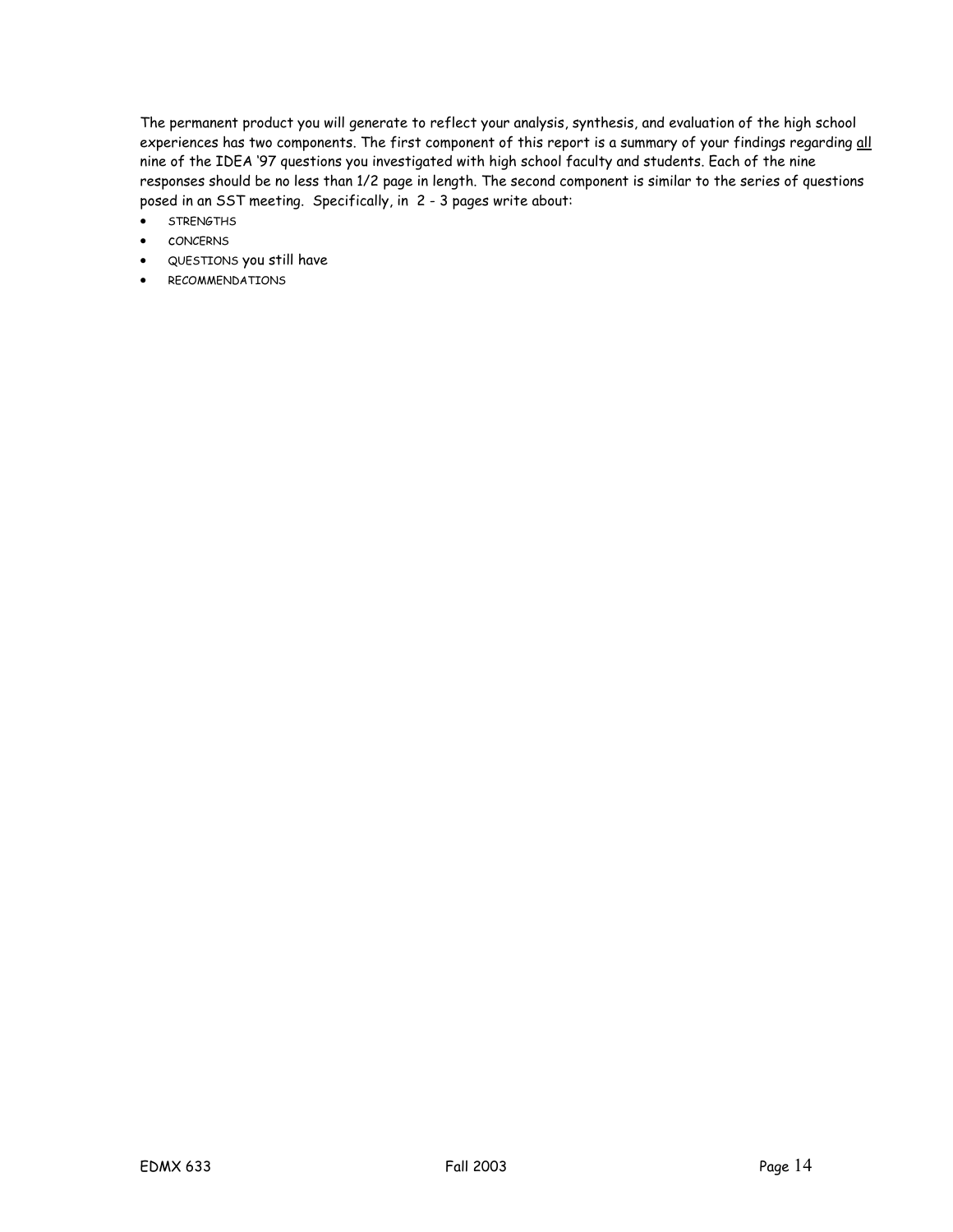

CALITY *COLLEGATE UNIVERSITY*<br>
SAN MARCOS *College of Education* 

## HIGH SCHOOL EXPERIENCE FIELDWORK TIME SHEET

Since you will receive credentials as a K – 12 special education professional, a critical part of your special education fieldwork involves spending a significant amount of time with learners across the grades, K – 12. In this field experience, you are to complete a minimum of 12 hours of observation and participation in one or more high school settings. Attached you will find a letter of introduction which you should take with you to the school or the schools you visit. Phone the coordinator of special education services for the building (who may be the principal, assistant principal, a special education department chair, or a school-based coordinator) to make specific arrangements for the visitations. It is a "best practice" to meet your host teacher(s) face-to-face in advance to arrange a schedule. This, of course, may not be possible, due to time constrains. Be sure to have the host teacher(s) sign this time sheet for each time block that you are involved in school activities. Turn in this time sheet along with your written responses for this assignment.

|            | Name and the state of the state of the state of the state of the state of the state of the state of the state of the state of the state of the state of the state of the state of the state of the state of the state of the s                                                                                              |                                                                                           |                                              |
|------------|-----------------------------------------------------------------------------------------------------------------------------------------------------------------------------------------------------------------------------------------------------------------------------------------------------------------------------|-------------------------------------------------------------------------------------------|----------------------------------------------|
|            | School ___________________________                                                                                                                                                                                                                                                                                          |                                                                                           |                                              |
|            |                                                                                                                                                                                                                                                                                                                             | Site Coordinator of Special Education __________                                          |                                              |
|            | Host Teacher ____________________                                                                                                                                                                                                                                                                                           |                                                                                           |                                              |
|            | Time Time at Site                                                                                                                                                                                                                                                                                                           | Date Arrival Departure Total Time Activities Observed                                     | Host<br>Signature                            |
|            |                                                                                                                                                                                                                                                                                                                             |                                                                                           |                                              |
|            | <u> Alexandro Alexandro Alexandro Alexandro Alexandro Alexandro Alexandro Alexandro Alexandro Alexandro Alexandro Alexandro Alexandro Alexandro Alexandro Alexandro Alexandro Alexandro Alexandro Alexandro Alexandro Alexandro </u><br>$\overline{\phantom{a}}$ . The contract of the contract of $\overline{\phantom{a}}$ | the control of the control of the control of the control of the control of the control of | the control of the control of the control of |
|            |                                                                                                                                                                                                                                                                                                                             |                                                                                           |                                              |
| المستنبذان |                                                                                                                                                                                                                                                                                                                             |                                                                                           |                                              |
|            |                                                                                                                                                                                                                                                                                                                             |                                                                                           |                                              |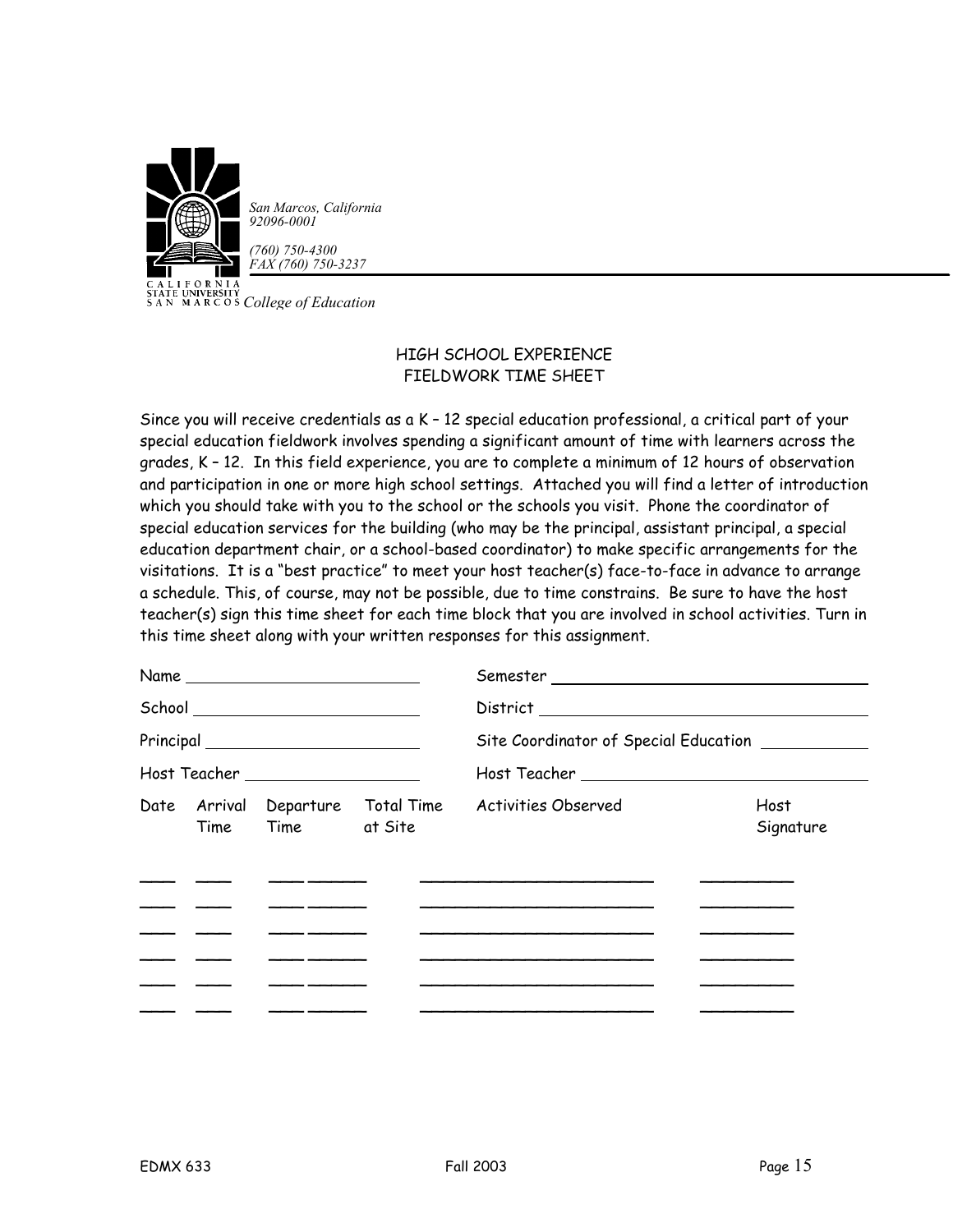

*San Marcos, California 92096-0001*

*(760) 750-4300 FAX (760) 750-3237*

CALITY<br>STATE UNIVERSITY<br>SAN MARCOS *College of Education* 

September 2, 2003

Dear Principal and Special Education Staff,

An important special education field experience for all California State University San Marcos Mild/Moderate and Moderate/Severe special education teacher candidates is to spend a significant time in a variety of special education settings. Since special education service delivery at the high school level can be significantly different from service delivery in elementary settings, it is critical that credential candidates have a chance to a) talk with and shadow high school special educators, b) observe in general education classrooms in which students with disabilities are supported, c) observe and interact with students with a wide range of disabilities, and d) learn about the policies and procedures for transition planning.

It would be greatly appreciated if one or more of our credential candidates could spend 12 to 15 hours under the guidance of one or more of your special education faculty engaged in the activities described above. Candidates might spend two entire days on campus – during, before, and/or after school hours; or observations could be spread across several days.

The CSUSM credential program faculty hopes that your faculty, staff, and students find this an interesting and valuable experience. As program coordinator, I also wish to thank you for your support of the professional development of the future educators enrolled in CSUSM's credential programs. If you have any questions or concern, please feel free to email (jthousan@csusm.edu) or give a call (760-761-4910).

Respectfully requested,

Dr. Jacqueline Thousand, Coordinator, Special Education Credential and Graduate Programs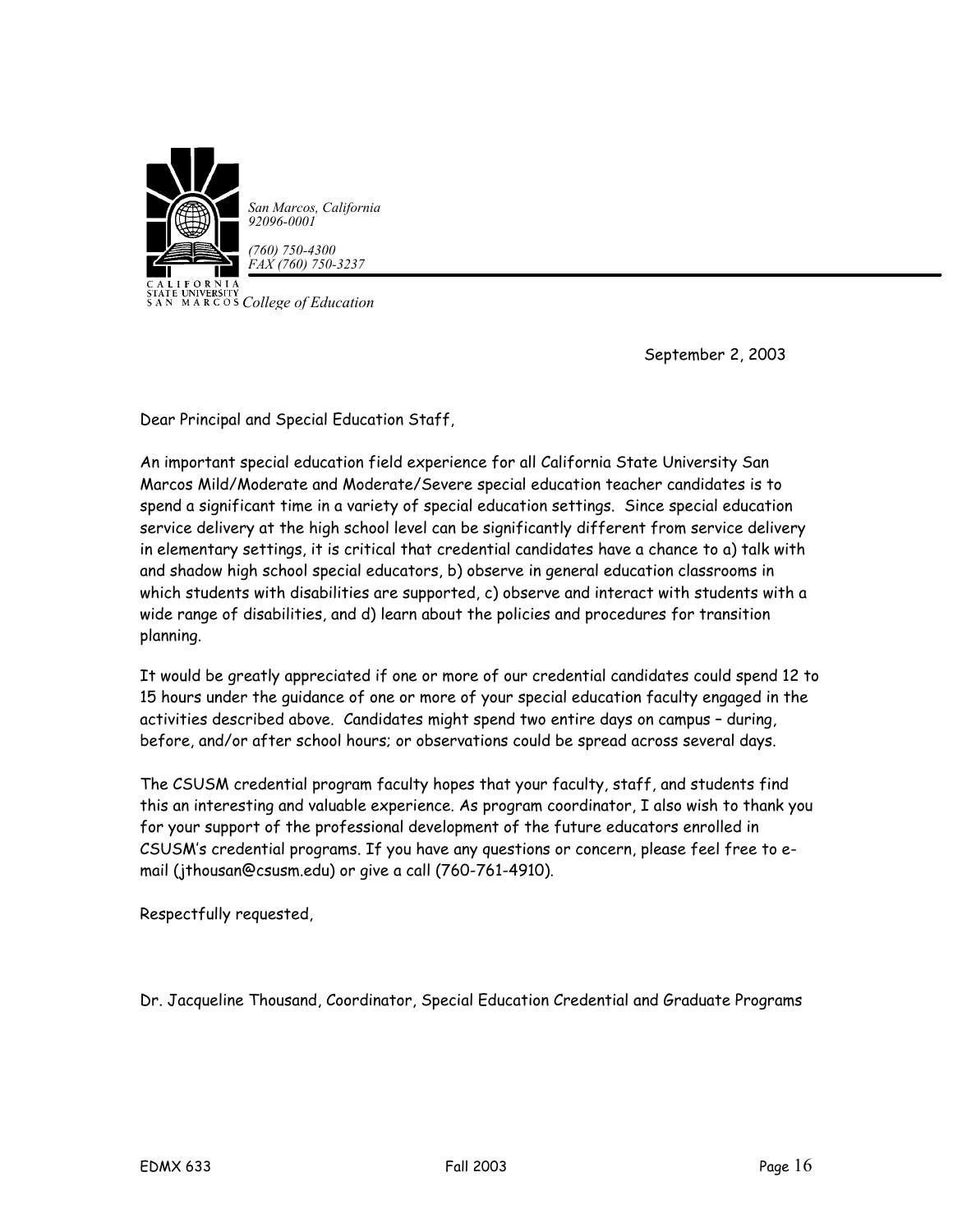## IDEA '97 High School Questions

- I. What are characteristics of an "exemplary" high school special educator? What are the most fulfilling aspects of working as a high school special educator? What are the greatest challenges in working as a high school special educator?
- II. In what ways do special education faculty encourage and support student participation on IEP teams? To what extent are the questions posed in the MAPs process employed to gather data in the IEP process? To what extent do students direct and lead their own IEP meetings? How are students taught and coached to direct their own IEPs?
- III. In what ways do special education faculty encourage and support parent participation on IEP teams?
- IV. In what ways have arrangements been made for classroom teachers to actively participate as members of the IEP team?
- V. In what ways are the required transition planning activities carried out for students at age 14? At age 16? Provide as much detail as possible about these transition activities.
- VI. In what ways are students informed of their age of majority rights before they turn 18? Describe the process in as much detail as possible.
- VII. In what ways are students included in district and statewide assessments? What are the most common accommodations provided for students?
- VIII. How do you determine when alternate assessments will be used with a particular student, such as a student with severe disabilities? What are the alternate assessment approaches that have been used, and which have provided the most meaningful information about student progress? If the teacher cannot identify what alternative approaches are used with students with moderate and severe disabilities, interview someone who works with these students and who can answer this question with specific examples.
- IX. In what ways do you ensure that there is regular communication with classroom teachers to coordinate curriculum and instruction personnel?

## **Special Notes:**

For the questions II - IX, also ask, "What would help to make this practice work even better?" Include the interviewee's response as part of your answers to these questions.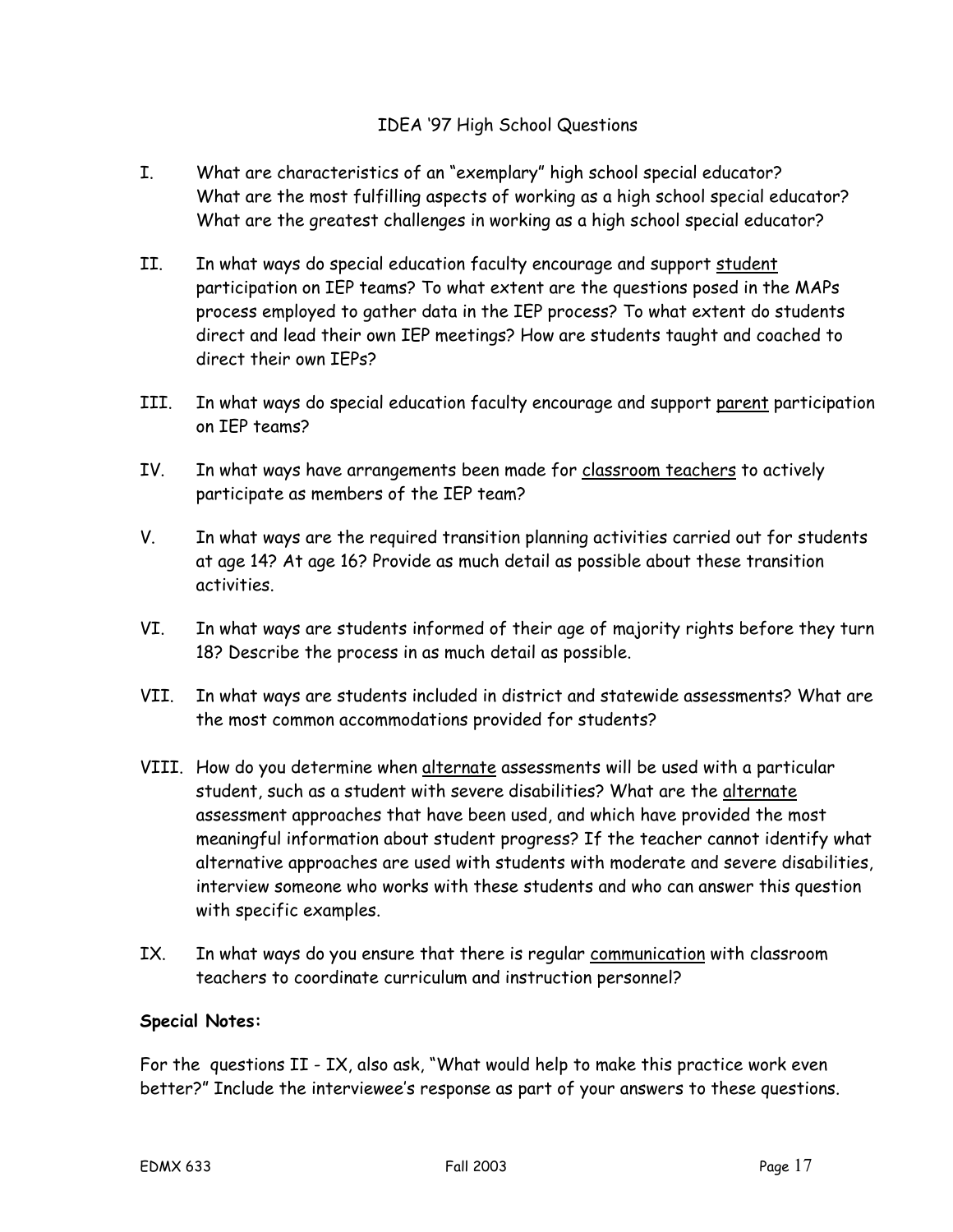**Be sure to spend talking with (and shadowing) as many students as you can.**